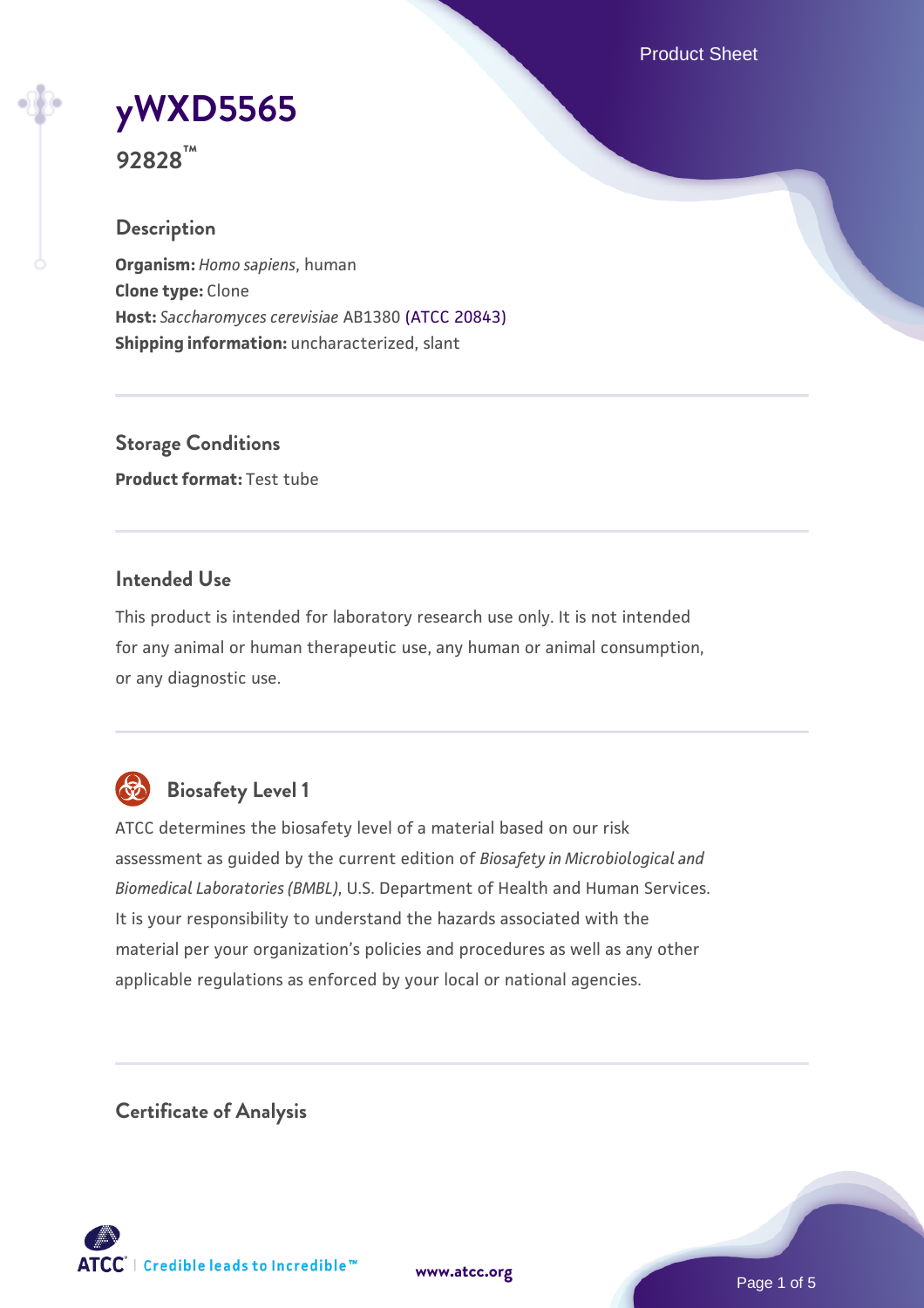## **[yWXD5565](https://www.atcc.org/products/92828)** Product Sheet **92828**

For batch-specific test results, refer to the applicable certificate of analysis that can be found at www.atcc.org.

## **Insert Information**

**Type of DNA:** genomic **Genome:** Homo sapiens **Chromosome:** X X pter-q27.3 **Gene name:** DNA Segment, single copy **Gene product:** DNA Segment, single copy [DXS4515] **Gene symbol:** DXS4515 **Contains complete coding sequence:** Unknown **Insert end:** EcoRI

## **Vector Information**

**Intact vector size:** 11.454 **Vector name:** pYAC4 **Type of vector:** YAC **Host range:** *Saccharomyces cerevisiae*; *Escherichia coli* **Vector information:** other: telomere, 3548-4235 other: telomere, 6012-6699 Cross references: DNA Seq. Acc.: U01086 **Cloning sites:** EcoRI **Markers:** SUP4; HIS3; ampR; URA3; TRP1 **Replicon:** pMB1, 7186-7186; ARS1, 9632-10376

## **Growth Conditions**

**Medium:**  [ATCC Medium 1245: YEPD](https://www.atcc.org/-/media/product-assets/documents/microbial-media-formulations/1/2/4/5/atcc-medium-1245.pdf?rev=705ca55d1b6f490a808a965d5c072196)



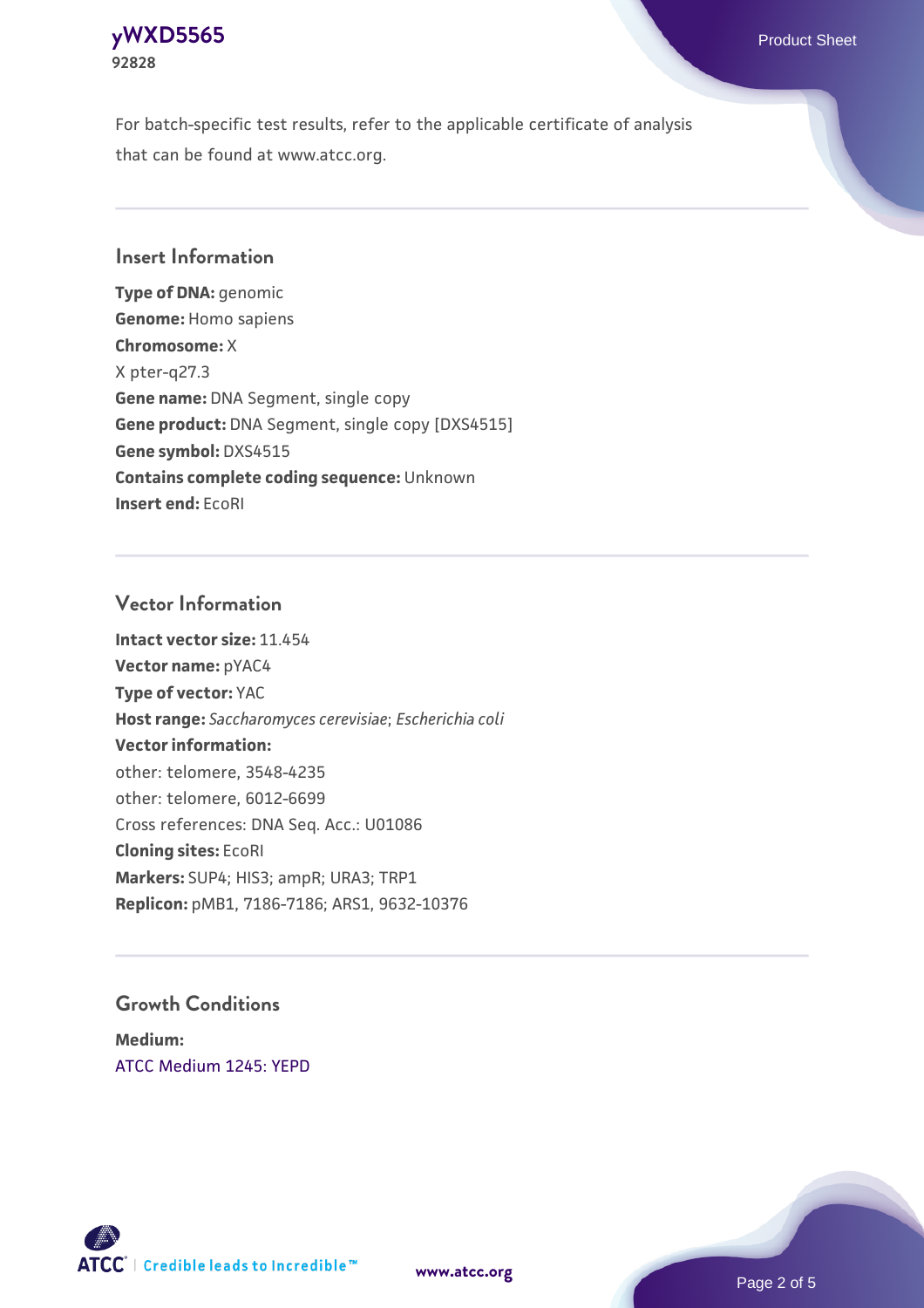#### **[yWXD5565](https://www.atcc.org/products/92828)** Product Sheet **92828**

**Temperature:** 30°C

#### **Notes**

More information may be available from ATCC (http://www.atcc.org or 703- 365-2620).

## **Material Citation**

If use of this material results in a scientific publication, please cite the material in the following manner: yWXD5565 (ATCC 92828)

## **References**

References and other information relating to this material are available at www.atcc.org.

## **Warranty**

The product is provided 'AS IS' and the viability of ATCC® products is warranted for 30 days from the date of shipment, provided that the customer has stored and handled the product according to the information included on the product information sheet, website, and Certificate of Analysis. For living cultures, ATCC lists the media formulation and reagents that have been found to be effective for the product. While other unspecified media and reagents may also produce satisfactory results, a change in the ATCC and/or depositor-recommended protocols may affect the recovery, growth, and/or function of the product. If an alternative medium formulation or reagent is used, the ATCC warranty for viability is no longer valid. Except as expressly set forth herein, no other warranties of any kind are



**[www.atcc.org](http://www.atcc.org)**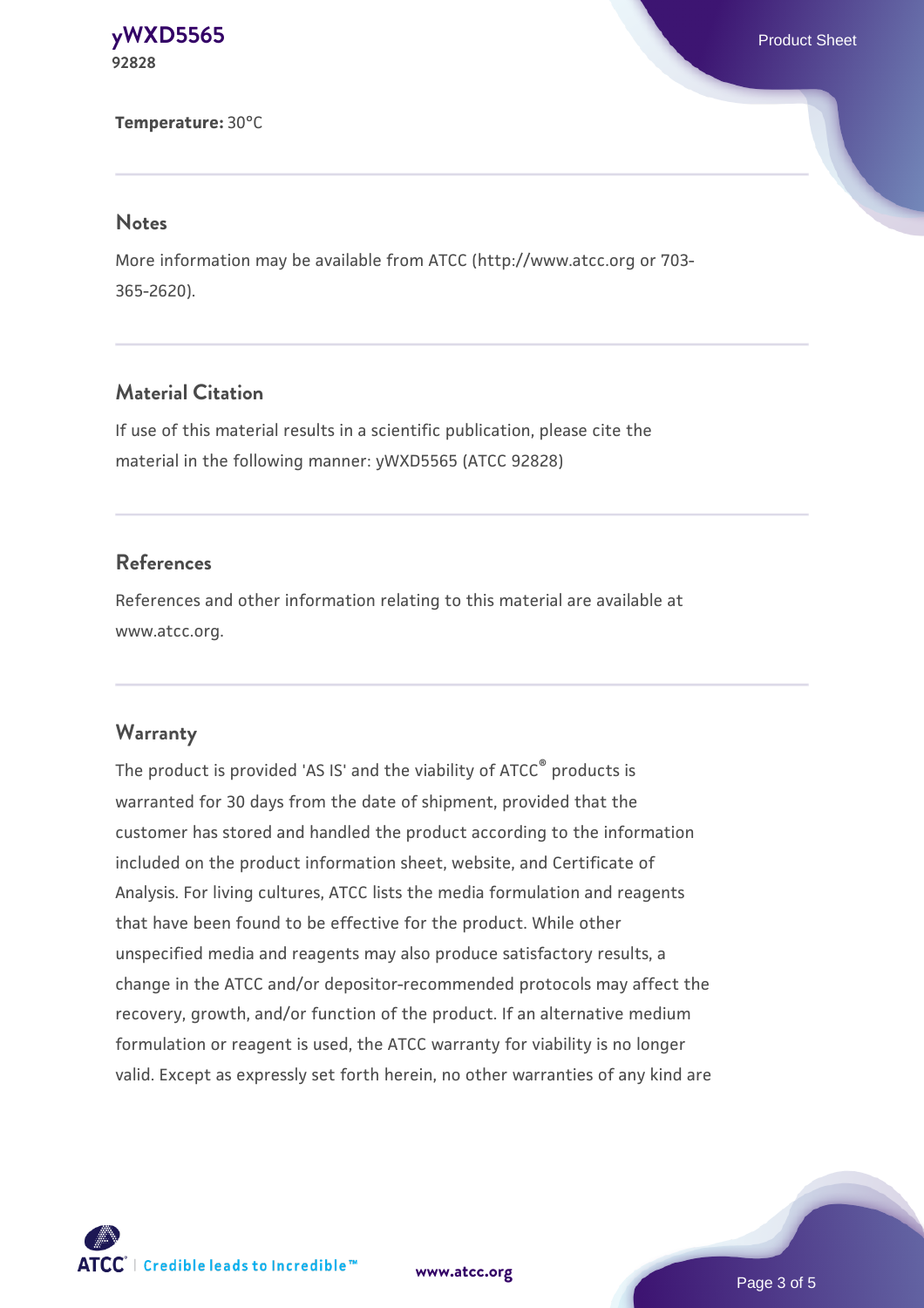**[yWXD5565](https://www.atcc.org/products/92828)** Product Sheet **92828**

provided, express or implied, including, but not limited to, any implied warranties of merchantability, fitness for a particular purpose, manufacture according to cGMP standards, typicality, safety, accuracy, and/or noninfringement.

## **Disclaimers**

This product is intended for laboratory research use only. It is not intended for any animal or human therapeutic use, any human or animal consumption, or any diagnostic use. Any proposed commercial use is prohibited without a license from ATCC.

While ATCC uses reasonable efforts to include accurate and up-to-date information on this product sheet, ATCC makes no warranties or representations as to its accuracy. Citations from scientific literature and patents are provided for informational purposes only. ATCC does not warrant that such information has been confirmed to be accurate or complete and the customer bears the sole responsibility of confirming the accuracy and completeness of any such information.

This product is sent on the condition that the customer is responsible for and assumes all risk and responsibility in connection with the receipt, handling, storage, disposal, and use of the ATCC product including without limitation taking all appropriate safety and handling precautions to minimize health or environmental risk. As a condition of receiving the material, the customer agrees that any activity undertaken with the ATCC product and any progeny or modifications will be conducted in compliance with all applicable laws, regulations, and guidelines. This product is provided 'AS IS' with no representations or warranties whatsoever except as expressly set forth herein and in no event shall ATCC, its parents, subsidiaries, directors, officers, agents, employees, assigns, successors, and affiliates be liable for indirect, special, incidental, or consequential damages of any kind in connection with or arising out of the customer's use of the product. While reasonable effort is made to ensure authenticity and reliability of materials on deposit, ATCC is not liable for damages arising from the misidentification or misrepresentation of such materials.



**[www.atcc.org](http://www.atcc.org)**

Page 4 of 5